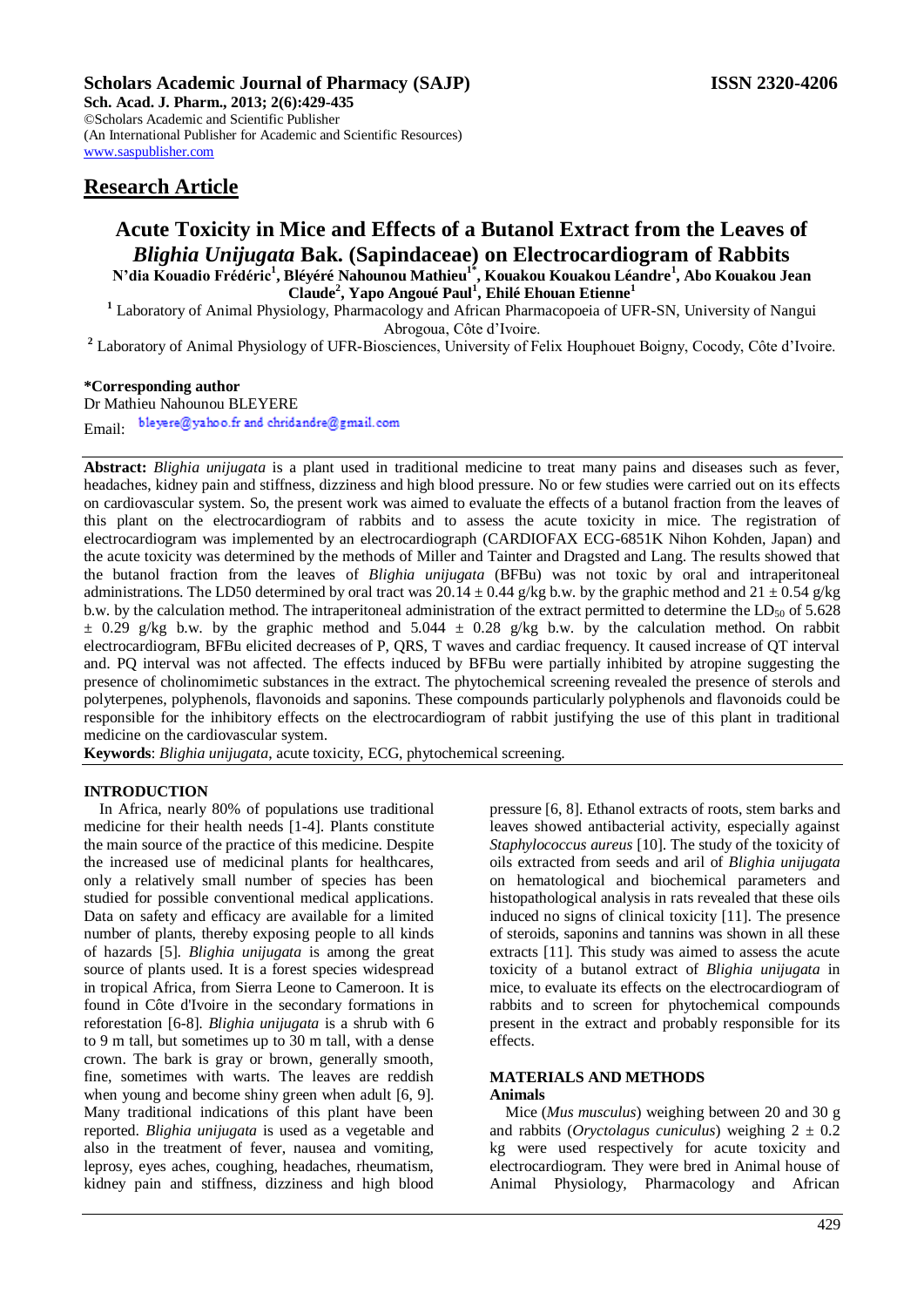Pharmacopoeia of the University of Nangui Abrogoua (Former University of Abobo-Adjamé, Abidjan, Côte d'Ivoire) according to the principles for the care and use of laboratory animals of the Ethical Committee of the University (Nangui Abrogoua, Abidjan, Côte d'Ivoire).

## **Plant material**

Fresh leaves of *Blighia unijugata* (Sapindaceae) were collected in Abidjan (Côte d'Ivoire) in June 2009. Taxonomical identification of those leaves was established by Professor Aké Assi Laurent from the National Floristic Centre of University of Felix Houphouet Boigny, Cocody- Abidjan, Côte d'Ivoire, voucher n°165 of Côte d'Ivoire national herbarium.

#### **Plant extraction**

Fresh leaves of *Blighia unijugata* were dried under shade and powdered with an electric grinder (Culatti, France). The extraction process was implemented according to the methods described by some authors [12-14]. One hundred grams (100g) of the leaves powder were macerated for 48 hours in 2l of ethanol 96% under magnetic shaking. The resulting solution was filtered (Whatman n°1) and concentrated under reduced pressure using a rotary evaporator (Büchi R110, type MKE 6540/2) at a temperature of 60°C. After drying in an oven at 45°C for 48 hours, 17.3 g of total ethanol extract were obtained. Ten grams (10 g) of total ethanol extract were dissolved in 200 ml of boiling distilled water. The mixture was homogenized under magnetic shaking for 15 minutes at  $27 \pm 2$ °C. The aqueous solution obtained was then exhausted for 10 minutes at  $27 \pm 2$ °C with 200 ml of hexane to give two phases after decantation: a residual aqueous phase and an organic phase. The residual aqueous phase was again treated for 10 minutes at  $27 \pm 2$ °C with 200 ml of chloroform to give two phases: an organic phase and a residual aqueous phase. The same operation was continued by successively treating the residual aqueous phase with ethyl acetate and then with butanol. Each of these organic phases and the final residual aqueous phase obtained were concentrated under reduced pressure at 60°C using a rotary evaporator as described above. Organic fractions obtained from these partitions were hexane fraction (0.6 g), chloroform fraction (1.1 g), ethyl acetate fraction (1.6 g), and butanol fraction (3.18 g) and the aqueous fraction was the final residual aqueous fraction (3.12 g). The butanol organic fraction (BFBu) was found to be the most interesting fraction because it was the most active on arterial blood pressure of rabbits during the preliminary tests and was retained for pharmacological and phytochemical tests.

# **Chemical**

Atropine was purchased from Prolabo (France).

# **Data analysis**

All values were expressed as mean ± standard error on the mean (m±sem). Statistical analysis and graphics were carried out using the software GraphPad Prism 5.01 (San Diego California, USA). The significance of the differences observed between the doses was achieved by analysis of variances (ANOVA) followed by Tukey test. The differences between the doses were considered statistically significant when p<0.05.

# **Acute toxicity study by oral and intraperitoneal routes**

Mice were distributed into one control group and six treated groups containing ten animals (5 males and 5 females) per group. They were fasted for 18 hours prior to experiments. The control group received distilled water orally while each treated group received orally a single administration of BFBu at the following doses: 16, 18, 20, 22, 24 and 26 g/kg body weight (b.w.). Behavioural changes of the 6 treated groups were observed every 30 min for a period of 2 hours after administration of the extract and mortality rate were recorded for 24 hours post treatment [15]. The method of Miller and Tainter and that of Dragsted and Lang were used to determine the  $LD_{50}$  [1, 2].

The same protocol was used for intraperitoneal administration except that each mouse in the control group was treated with 0.5 ml isotonic solution of NaCl 9 ‰ intraperitoneally and the 6 other groups were treated with a single intraperitoneal administration of BFBu at 1, 2, 4.065, 6.024, 10 and 12.048 g/kg b.w.

### **Registration of the global electrical activity (ECG) of the rabbit**

The methods were as previously described by some researchers [16-19]. The electrocardiogram of the rabbit was recorded by the technique of external electrodes used in the human practices and adapted to the rabbit [16]. Briefly, the saphenous vein of the anesthetized rabbit by an intraperitoneal injection of 40% ethyl urethane (1 g/kg body weight) was intubated in order to administer plant extract [16]. The armpits of the anterior limbs and the groin of the posterior limbs were shaved and cleaned with 90% ethanol. After applying electrolytic dough, four electrodes were put and bound to the four sockets of the registration cable connected to the electrocardiograph (CARDIOFAX ECG-6851K, Nihon Kohden, Japan). The studied parameters (P, QRS, T waves, PQ, QT intervals and cardiac frequency) were recorded from the DIII derivation of the standards or bipolar Einthoven derivations on thermo sensitive paper, at constant speed (25 mm/s). The butanol fraction of *Blighia unijugata* (BFBu) and atropine were dissolved in Mac Ewen solution of the following composition (mM): NaCl 130; KCl 2.5; CaCl  $2.4$ ; NaH<sub>2</sub>PO<sub>4</sub> 1.18; CO<sub>3</sub>NaH 11.9; MgCl<sub>2</sub> 0.24; C<sub>6</sub>H<sub>12</sub>O<sub>6</sub> 2.2 with a pH adjusted to 7.4. The tested doses of BFBu were 0.5, 2.5, 5, 10, 20, 30, and 40 mg/kg b.w. Atropine was used at  $5x10^{-8}$ ,  $5x10^{-6}$ ,  $5x10^{-4}$  and  $5x10^{-2}$  mg/kg b.w.

# **Phytochemical screening**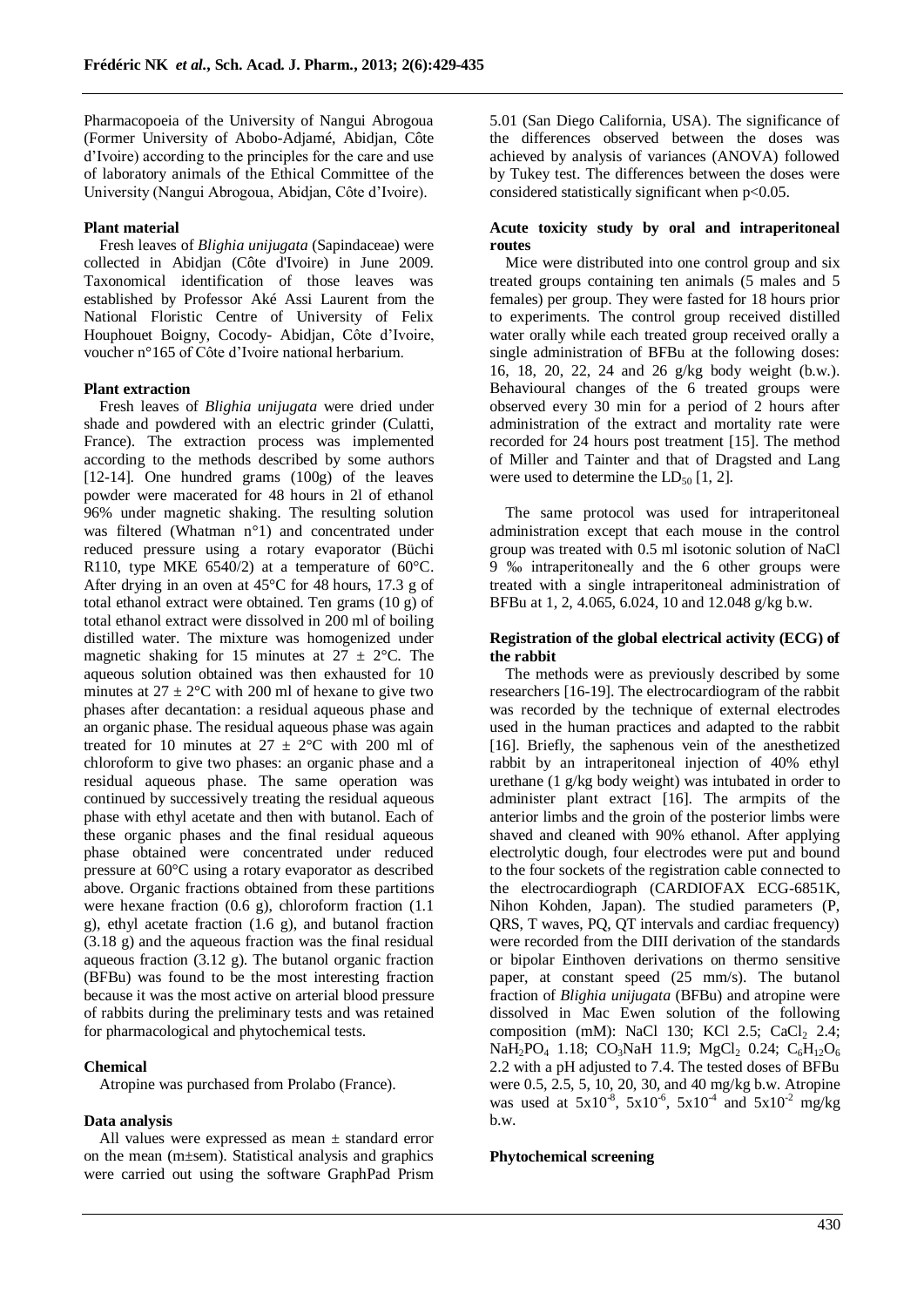The butanol fraction of *Blighia unijugata* (BFBu) was screened for the presence of polyphenols, tannins, flavonoids, saponins, alkaloids, sterols and ployterpenes, reduced sugar, coumarines, quinones and cardiotonic glycosides. Detection of these constituents was achieved as described by Longanga *et al*. and Bekro *et al*. [20, 21].

# **RESULTS**

### **Acute toxicity of BFBu by oral tract**

No toxicity symptoms were noticed in mice after the oral administration of BFBu at the dose of 16 g/kg b.w. No mortality was registered at the same dose after 24 hours. However, the administration of BFBu at doses ranging from 18 to 26 g/kg b.w. induced some behavioural changes and caused dose dependent mortality in mice. Indeed, at 18 and 20 g/kg b.w., animals had difficulties in moving, tended to gather in a corner of the experimental cages, fed and drank very

little. These signs were observed 1hour post treatment. At 22, 24 and 26 g/kg b.w., animals were immobile and refused to feed 30 min after administration of the extract. The first deaths occurred 2 h 30 min post treatment at the dose of 18 g/kg b.w. and 3 deaths were recorded. Death occurred after convulsions and jerky breathing and animals remained lying down on their back. At the dose of 20 g/kg b.w., 4 mice died 4 hours after oral administration of BFBu. At dose of 26 g/kg b.w., no animals survived. The mortality rate of mice was then 100%. This dose corresponded to the lethal dose that caused mortality of all mice in the designated group. The death rate of one experiment is shown in table 1. This experiment was repeated 3 times and the  $LD_{50}$  determined graphically by the method of Miller and Tainter was  $20.14 \pm 0.44$  g/kg b.w. The calculation method of Dragsted and Lang gave a value of  $21 \pm 0.54$  $g/kg$  b.w. as  $LD_{50}$ . There is no significant difference between the two values of  $LD_{50}$  (p $>0.05$ ).

|  |  | Table 1: Acute toxicity of BFBu by oral tract in mice |
|--|--|-------------------------------------------------------|
|  |  |                                                       |

| Groups of 10<br>mice | Dose of BFBu<br>(g/Kg b.w.) | Number of<br>mice dead | Mortality % |
|----------------------|-----------------------------|------------------------|-------------|
|                      | DW (Control)                |                        |             |
| 2                    | 16                          | $\theta$               |             |
| 3                    | 18                          | 3                      | 30          |
| 4                    | 20                          | 4                      | 40          |
| 5                    | 22                          | 6                      | 60          |
| 6                    | 24                          | 9                      | 90          |
|                      | 26                          | 10                     | 100         |

### **Acute toxicity of BFBu by intraperitoneal administration**

The intraperitoneal injection of BFBu at the dose of 1 g/kg b.w. did not elicit any changes in the behaviour of mice. The intraperitoneal administration of BFBu for doses ranging from 2 to 12.048 g/kg b.w. triggered diminution of mobility and piloerection as compared to control group. These effects were noticed 30 min after injection of the extract. Two hours after injection of BFBu from 6.024 to 12.048 g/kg b.w., mice became completely immobile, gathered in a corner of their cages and did not feed and drink any more. First deaths were registered at 2 g/kg b.w. six hours post treatment.

Death occurred after convulsions and jerky breathing and animals remained lying down on their side. Death rate increased dose dependently from 2 to 12.048 g/kg b.w. The lethal dose  $100\%$  (DL $_{100}$ ) was reached in the group that received the dose of 12.048 g/kg b.w. The death rate of mice for one experiment is shown in table 2. This experiment was repeated 3 times. The  $LD_{50}$ determined by the graphic method of Miller and Tainter was found to be  $5.628 \pm 0.29$  g/kg b.w. while the calculation method of Dragsted and Lang gave a LD50 value of  $5.044 \pm 0.28$  g/kg b.w. There is no significant difference between the two values of  $LD_{50}$  (p $>0.05$ ).

| Groups of 10 mice | Dose of BFBu<br>(g/kg b.w.) | Number of mice<br>dead | Mortality % |
|-------------------|-----------------------------|------------------------|-------------|
|                   | NS (Control)                |                        |             |
|                   |                             |                        |             |
|                   |                             |                        | 20          |
|                   | 4.065                       |                        | 40          |
|                   | 6.024                       | h                      | 60          |
| n                 | 10                          |                        | 80          |
|                   | 12.048                      | 10                     | 100         |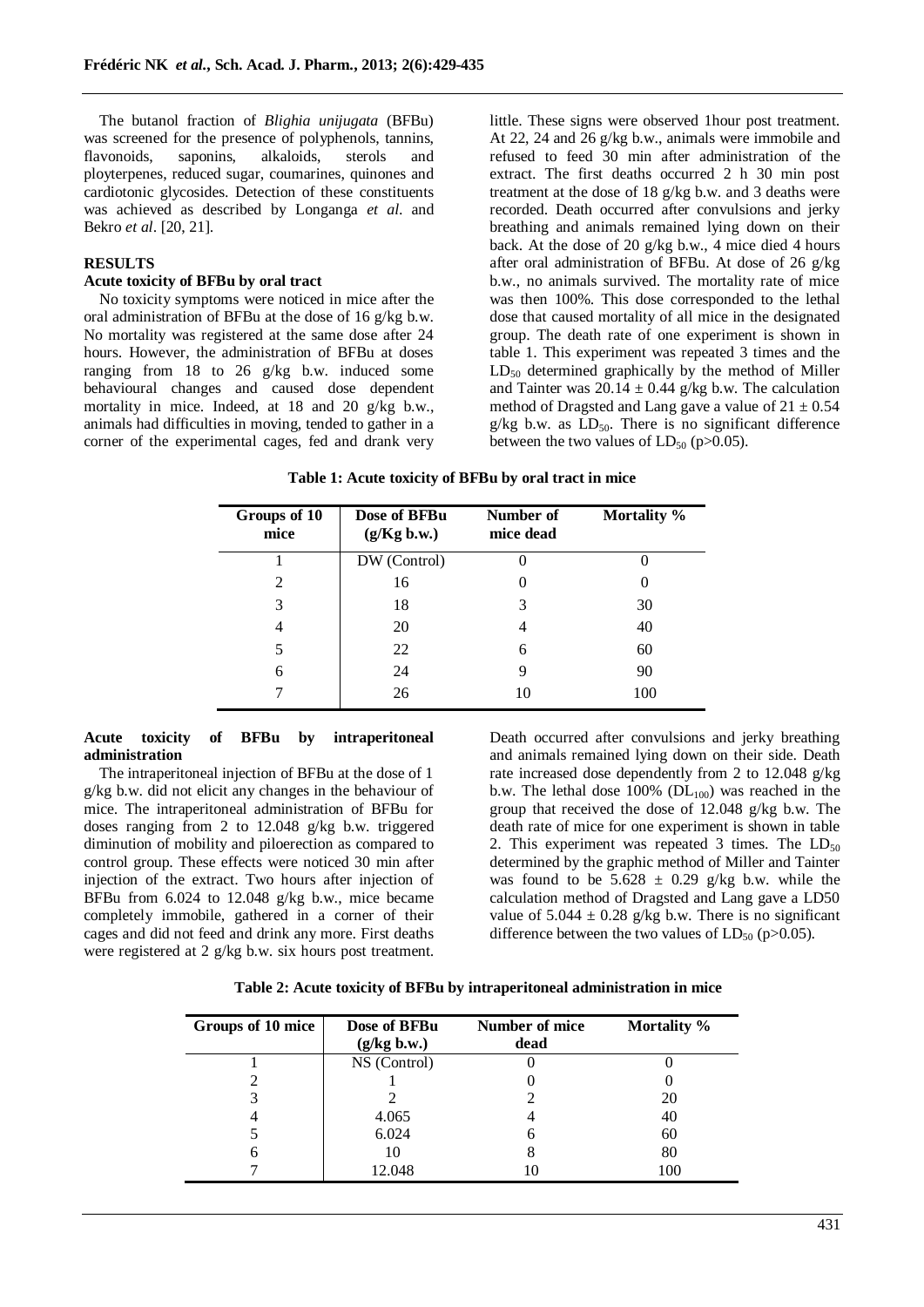#### **Dose response effects of BFBu on the electrocardiogram of rabbit**

As shown in table 3, the dose response effect of BFBu was achieved on rabbit electrocardiogram. BFBu affected the different parameters of the electrocardiogram of rabbit. Indeed, for doses ranging from 0.5 to 40 mg/kg b.w., the control values of the amplitude of P (149  $\pm$  21 µv), QRS (813  $\pm$  103 µv) and T (157  $\pm$  20.9 µv) waves were dose dependently reduced and attained 78.4  $\pm$  8.38 for P, 368  $\pm$  34.1 for QRS and  $52.5 \pm 8.44$  for T waves at the dose of 40 mg/kg b.w. The cardiac frequency also significantly  $(p<0.05)$  and dose dependently dropped from 221  $\pm$ 

6.91 cycles/min (Control value) to  $116 \pm 11.9$ cycles/min at the dose of 40 mg/kg b.w. PQ interval slightly and not significantly decreased from 0.5 to 5 mg/kg b.w. The control value  $(83.6 \pm 4.12 \text{ ms})$  reached 79.6  $\pm$  0.4 ms (0.5 mg/kg b.w.), 81.2  $\pm$  1.74 ms (2.5) mg/kg b.w.) and  $80.8 \pm 1.36$  ms (5 mg/kg b.w.). From 10 mg/kg b.w. to 40 mg/kg b.w., PQ returned to the control value. So, in this range of doses, PQ was not affected. However, QT interval was significantly (p<0.05) and dose dependently augmented from 155  $\pm$ 4.76 ms (Control value) to  $287 \pm 8.45$  ms at 40 mg/Kg b.w.

| Doses of BFBu | Amplitudes $(\mu \nu)$ |                 |                 | Intervals (ms)  |                    | Frequency (cycles/min) |
|---------------|------------------------|-----------------|-----------------|-----------------|--------------------|------------------------|
| (mg/kg b.w.)  | P                      | <b>QRS</b>      | T               | PQ              | <b>QT</b>          |                        |
| 0 (Control)   | $149 \pm 21$           | $813 \pm 103$   | $157 \pm 20.9$  | $83.6 \pm 4.12$ | $155+4.76$         | $221 \pm 6.91$         |
| 0.5           | $144 \pm 20.3$         | $784 \pm 102$   | $151 \pm 20.8$  | $79.6 \pm 0.4$  | $156 \pm 3.85$     | $213 \pm 6.39$         |
| 2.5           | $137+18.1$             | $767 + 102$     | $144 + 21$      | $81.2 \pm 1.74$ | $176 \pm 3.85$     | $202 \pm 6.05$         |
| 5             | $130 \pm 18.1$         | $638+91.9$      | $131 \pm 21$    | $80.8 \pm 1.36$ | $187 + 3.38$       | $190+6.50$             |
| 10            | $120+18.1$             | $615+89.9$      | $110+14$        | $83.6 + 4.12$   | $197 + 3.38**$     | $179 + 7*$             |
| 20            | $100 \pm 15.8$         | $521 \pm 80.1$  | $82.8 \pm 10.2$ | $83.6 \pm 4.12$ | $208 \pm 3.66$ *** | $143 \pm 12.6$ ***     |
| 30            | $95 \pm 15.8$          | $421 + 55.6$    | $59.7 + 7.25**$ | $83.6 + 4.12$   | $232 + 5.83***$    | $135 \pm 10.4$ ***     |
| 40            | $78.4 + 8.38$          | $368 \pm 34.1*$ | $52.5 + 8.44**$ | $83.6 + 4.12$   | $287 + 8.45***$    | $116 \pm 11.9$ ***     |

### **Table 3**: **Dose-response effect of BFBu on rabbit ECG**

# **Effects of BFBu in presence of atropine on the electrocardiogram of rabbit**

The effects of BFBu were investigated in presence of atropine (Table 4). BFBu at 30 mg/kg b.w. elicited decrease of P (30.60  $\pm$  6.15%), QRS (42.90 $\pm$ 4.69%), T  $(58.50 \pm 3.16\%)$  waves and cardiac frequency  $(34 \pm 16\%)$ 5.01%) and increase of OT interval  $(49.90 \pm 2.87\%)$ . PQ interval was not affected. These values were control values of the effects of BFBu at 30 mg/kg b.w. In the presence of increasing doses of atropine  $(5.10^8 \text{ to } 5.10^2)$ 

mg/kg b.w.), the effects induced by BFBu at 30 mg/kg b.w. were significantly  $(p<0.05)$  and dose dependently attenuated by atropine. Indeed, P, QRS and T waves impaired decreases and reached  $10.40 \pm 1.76$ %,  $10.90 \pm$ 4.08% and  $12 \pm 3.05\%$  respectively in the presence of atropine at  $5.10^{-2}$  mg/kg b.w. Cardiac frequency also decreased to attain  $8.17 \pm 1.10\%$  in presence of atropine at the dose of  $5.10^{-2}$  mg/kg b.w. OT interval was found to produce an increase of  $13.80 \pm 1.23\%$  in presence of the same dose of atropine.

| <b>Doses of BFBu</b>         | Amplitudes $(\% )$ |                    |                      | Interval $(\% )$     | <b>Decrease of Frequency</b> |
|------------------------------|--------------------|--------------------|----------------------|----------------------|------------------------------|
| and atropine<br>(mg/kg b.w.) | Decrease of<br>P   | Decrease of<br>ORS | Decrease of T        | Increase of<br>QT    | $(\%)$                       |
| BFBu 30                      | $30.60 \pm 6.15$   | $42.90 + 4.69$     | $58.50+3.16$         | $49.90 \pm 2.87$     | $34.00 \pm 5.01$             |
| Atr $5.10^{-8}$              | $26.20 \pm 5.90$   | $34.30 \pm 3.32$   | $45.30 \pm 2.70*$    | $34.40 + 2.24$ ***   | $30.10+5.61$                 |
| Atr $5.10^{-6}$              | $18.10\pm3.58$     | $23.90 \pm 3.09*$  | $31.30 \pm 2.57$ *** | $27.40 \pm 2.14$ *** | $18.30 \pm 2.62^*$           |
| Atr $5.10^4$                 | $13.30 \pm 2.51$   | $20.90 \pm 3.13**$ | $21.60 \pm 3.74$ *** | $21.00+1.92***$      | $13.70 \pm 2.08$ **          |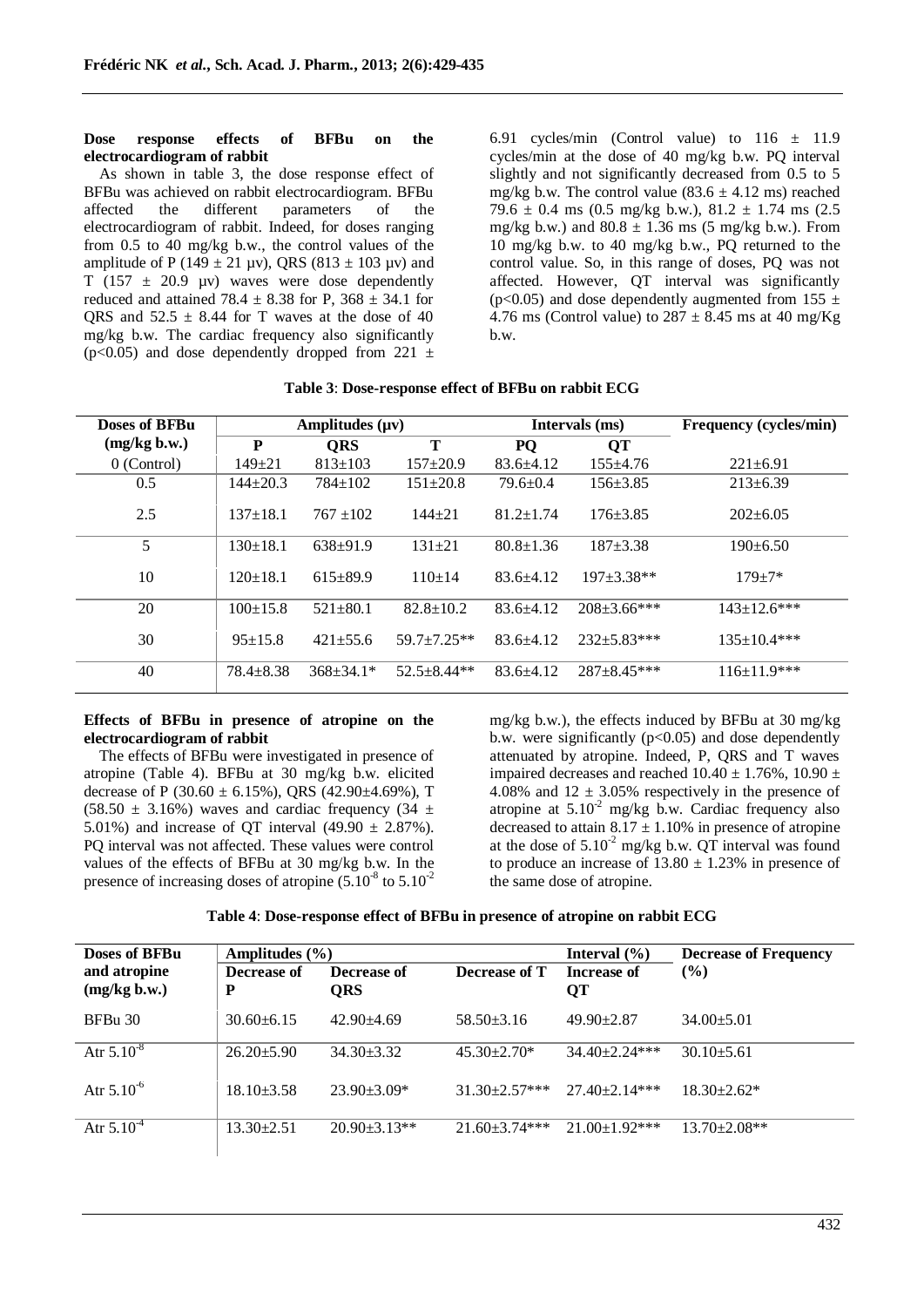| Atr $5.10^{2}$ | $10.40\pm1.76*$ $10.90\pm4.08***$ $12.00\pm3.05***$ $13.80\pm1.23***$ $8.17\pm1.10***$ |  |  |
|----------------|----------------------------------------------------------------------------------------|--|--|
|                |                                                                                        |  |  |

### **Phytochemical screening**

As shown in Table 5, the phytochemical analyses of the butanol extract of the leaves of *Blighia unijugata* revealed the presence of sterols and polyterpenes, polyphenols, flavonoids and saponins.

**Table 5: Phytochemical screening of the butanol fraction of** *Blighia unijugata* **(BFBu).**

| chemicals constituents   |                 | <b>BFBu</b> |
|--------------------------|-----------------|-------------|
| sterols and polyterpenes |                 | $^{+}$      |
| polyphenols              |                 | $^{+}$      |
| reduced sugar            |                 |             |
| flavonoids               |                 | $^{+}$      |
| saponins                 |                 | $+$         |
| tannins                  |                 |             |
| coumarines               |                 |             |
| quinones                 |                 |             |
| alkaloids                | Dragendorff     |             |
| alkaloids                | <b>Burchard</b> |             |
| cardiotonic glycosides   |                 |             |
|                          |                 |             |

#### **DISCUSSION**

The study of the acute toxicity of the butanol fraction of *Blighia unijugata* (BFBu) in mice permitted to determine  $LD_{50}$  by oral and intraperitoneal ways. The graphic method of Miller and Tainter gave  $20.14 \pm 0.44$ g/kg b.w. and  $5.628 \pm 0.29$  g/kg b.w. respectively for oral and intraperitoneal administrations. With the calculation method of Dragsted and Lang,  $21 \pm 0.54$ g/kg b.w. and  $5.044 \pm 0.28$  g/kg b.w. were obtained respectively for oral and intraperitoneal administrations. The values of  $LD_{50}$  obtained graphically and by calculation methods were quite similar by oral administration. The same observation was noticed with intraperitoneal administration of BFBu. According to the classification described by an author [22], BFBu is neither toxic by oral way nor by intraperitoneal injection. Therefore, the leaves of this plant could be considered as safe for its traditional use by populations. However, additional tests (subchronic and chronic toxicity) are required to guarantee the complete safety of its use. The acute toxicity of a substance can be different according to the dose and the way of administration [23]. This was shown with plant extracts such as the aqueous leaf extract of *Piliostigma reticulatum* ( Caesalpiniaceae ) which LD<sub>50</sub> was equal to 17 g/kg b.w. orally and 1.5 g/kg b.w. by intraperitoneal way [24], and the aqueous extract of *Bridelia ferruginea* Benth. (Euphorbiaceae) with 3.14 ± 0.58 g/kg b.w. and  $0.11 \pm 0.029$  g/kg b.w. as  $LD_{50}$ respectively by oral and intraperitoneal ways [25]. The LD50 obtained by oral administration of BFBu is higher than those of other plant extracts like the aqueous extract from the stem barks of *Pterocarpus soyauxii*  Taub. (Papilionaceae) with a  $DL_{50}$  of 10.75 g/kg b.w. and the aqueous extract from the stem barks of *Terminalia superba* (Combretaceae) with a LD50 of  $12.33 \pm 0.87$  g/kg b.w. [26, 27]. BFBu is not toxic by intraperitoneal way as compared to extracts such as a chromatographic fraction of *Bidens pilosa* leaves which exhibited moderate toxicity with a  $LD_{50}$  value of 452.50  $\pm$  23.10 mg/kg b.w. [19].

The effects of the butanol fraction of *Blighia unijugata* were investigated on the electrocardiogram of rabbits. BFBu induced decreases of P, QRS, T waves and cardiac frequency. QT interval was significantly augmented and PQ interval was not affected. These results revealed that BFBu could decrease the depolarization of the atria and ventricles, ventricular repolarization and heart rate. Atropine, a muscarinic cholinoceptors, significantly inhibited the effects elicited by BFBu. These results suggested the presence of cholinomimetic substances in the butanol extract of *Blighia unijugata.* These compounds could be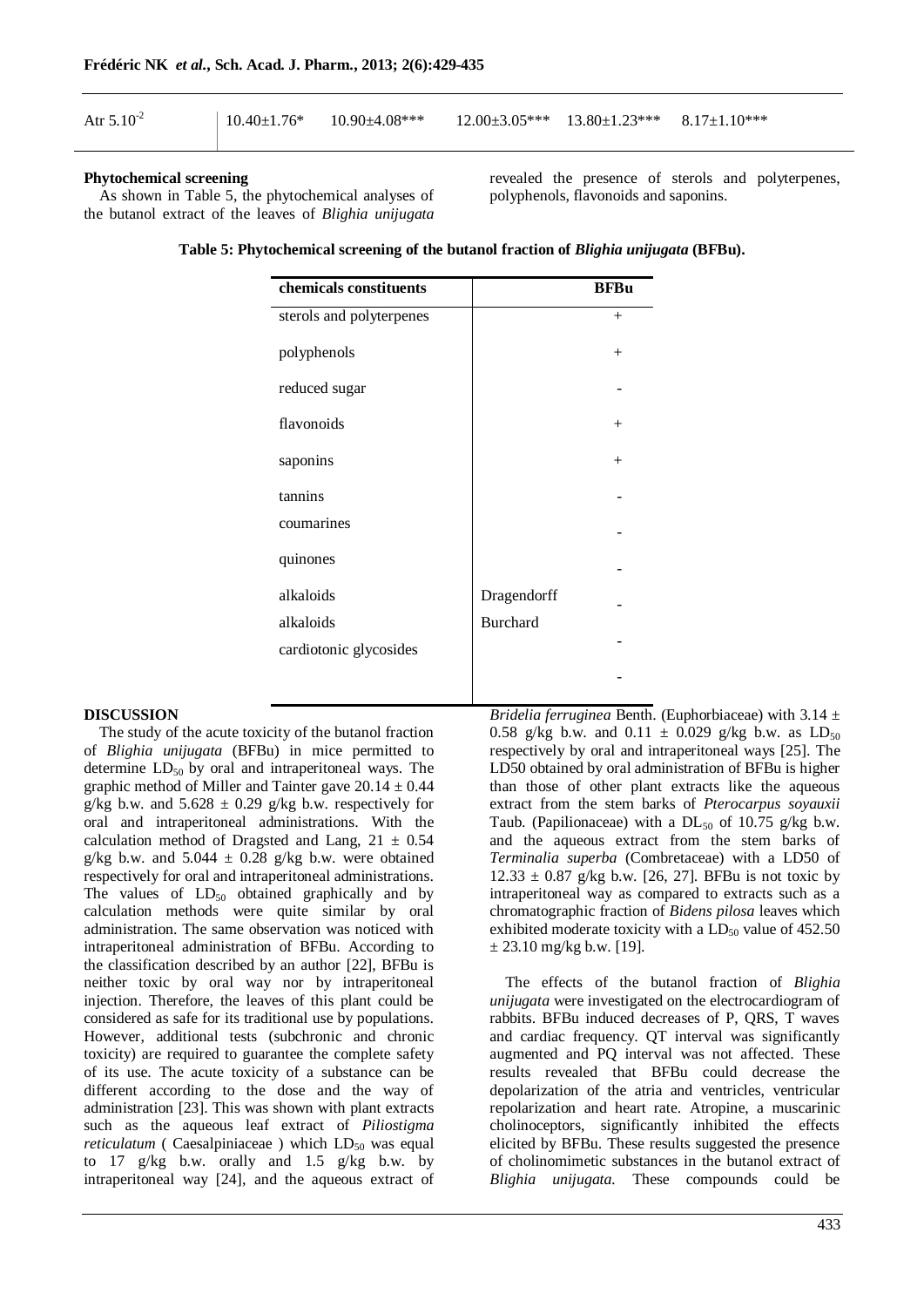responsible for the inhibitory activities of BFBu on the global electrical activity of the heart of rabbit. Indeed, the actions of acetylcholine on the global electrical activity of heart were shown by some researchers on a heart-lung preparation of dog [28]. According to these authors, acetylcholine triggered a slowing of the pacemaker, a blockade of atrio-ventricular conduction associated with prolongation of PR interval and a decrease in ventricular activity. These findings were similar to those of two groups of researchers who showed respectively that the aqueous extract of *Mirabilis jalapa* at doses ranging from 4.27x10<sup>-4</sup> to  $1.34 \times 10^{-2}$  $g/kg$  b.w. and BpF<sub>2</sub>, an active chromatographic fraction from *Bidens pilosa* (5-25 mg/kg b.w.) caused decreases in the amplitudes of P, QRS, T waves and heart rate of rabbits [19, 29]. However, while PQ interval was not affected with BFBu, the aqueous extract of *Mirabilis jalapa* and BpF<sub>2</sub> revealed a decrease and an increase of PQ interval respectively. Some authors also highlighted a cholinergic effect of the aqueous extract of *Sesamum radiatum* on rabbit electrocardiogram by achieving the interaction of their extract with atropine [17]. QT interval was significantly increased. This result suggested that BFBu could be source of arrhythmias since according to some scientific workers, a prolongation of PQ interval could lead to such outcomes [30, 31].

The phytochemical screening carried out for BFBu indicated the presence of sterols and polyterpenes,<br>polyphenols. flavonoids and saponins. The polyphenols, flavonoids and saponins. The cardioinhibitory effects of BFBu could be due to polyphenols and flavonoids in the extract. Indeed, these compounds are recognized to produce beneficial effects on the cardiovascular system. Some researchers showed this on experimental animals [32-34]. Moreover, other authors pointed out the extensive beneficial role of polyphenols on the cardiovascular system [35].

# **CONCLUSION**

The acute toxicity of the butanol fraction from the leaves of *Blighia unijugata* was assessed and revealed that this extract was not toxic when administered orally and intraperitoneally. However, sub-acute and chronic toxicity must be implemented to assure a complete safe use of this plant. The investigations carried out on the electrocardiogram of rabbit exhibited a decrease of different waves while QT interval increased and PQ interval was not affected. The partial inhibition of these effects by atropine suggested the presence of cholinomimetic substances in the extract. The heterogeneity of chemical compounds particularly polyphenols and flavonoids could explain the effects of this extract on the cardiac activity and therefore justify the use of this plant in traditional medicine to treat cardiovascular disease.

# **REFERENCES**

- 1. Miller LC, Tainter ML; Estimation of the LD50 and its errors by means of logarithmicprobit graph paper. Proc Soc Exp Biol Med., 1944; 57: 261-264.
- 2. Dragsted A, Lang B ; Etude de la toxicité par administration unique d'un nouveau médicament. Ann Pharm Fr., 1957; 11.
- 3. WHO. Promotion du rôle de la médecine traditionnelle dans le système de santé: Stratégie de la région africaine. Harare; AFR/RC50/9: 200: 17-9.
- 4. WHO. Traditional medicine, http://www.who.int/mediacentre/factsheet/fs/3 4/en.htm/, 2008.
- 5. WHO. Traditional medicines and modern heath care. Progress report by the director general, Geneva: 1998: 2-3.
- 6. Adjanohoun E, Aké Assi L ; Contribution au recensement des plantes médicinales de Côte d'Ivoire. Centre National de Floristique, 1979 : 272-274.
- 7. Davies FG, Verdcourt B ; Sapindaceae. In Beentje HJ editor; Flora of Tropical East Africa. Rotterdam, Netherlands; AA Balkema: 1998: 101-108.
- 8. Burkill HM; The useful plants of West tropical Africa. 2nd edition, Volume 5, Families S-Z, Addenda. Royal Botanic Gardens, United Kingdom; Kew, Richmond: 2000: 586-593.
- 9. Hyde MA, Wursten B; Flora of Zimbabwe: Species information: *Blighia unijugata.* CITIS Harare: 2002: 317-318.
- 10. Oderinde RA, Ajayi IA, Adewuyi A; Nutritional elements, antibacterial activity and cytotoxicity of the leaf, root and stem bark of *Blighia unijugata* Baker (Sapindaceae). Med Arom Pl Sci Biot., 2008; 2(2): 137-140.
- 11. Oderinde RA, Ajayi IA, Adewuyi A; Preliminary toxicological evaluation and effect of the seed oil of *Hura crepitans* and *Blighia unijugata* Bak. on the lipid profile of rat. EJEAF Che., 2009; 8(3): 209-217.
- 12. Keita A, Mariko E, Haidara TK ; Etude de l'activité hypoglycémiante des feuilles de *Sclerocarya birrea* (A. Rich.) Hochst. (Anacardiaceae). Pharm Méd Trad Afr., 1998; 10: 16-25.
- 13. Zirihi GN, Kra AKM, Bahi C, Guédé-Guina F ; Plantes médicinales immunostimulantes : critères de sélection, techniques rapides d'extraction des principes actifs et méthodes d'évaluation de l'activité immunogène. Rev Pharm Afr., 2003; 17: 131-138.
- 14. Sakandé J, Nacoulma OG, Nikiema JB, Lompo M, Bassene E, Guissou IP ; Etude de l'effet antipyrétique d'extraits des inflorescences mâles du rônier *Borassus aethiopum* Mart (Arecaceae). Méd Afr N., 2004; 51(5): 280-282.